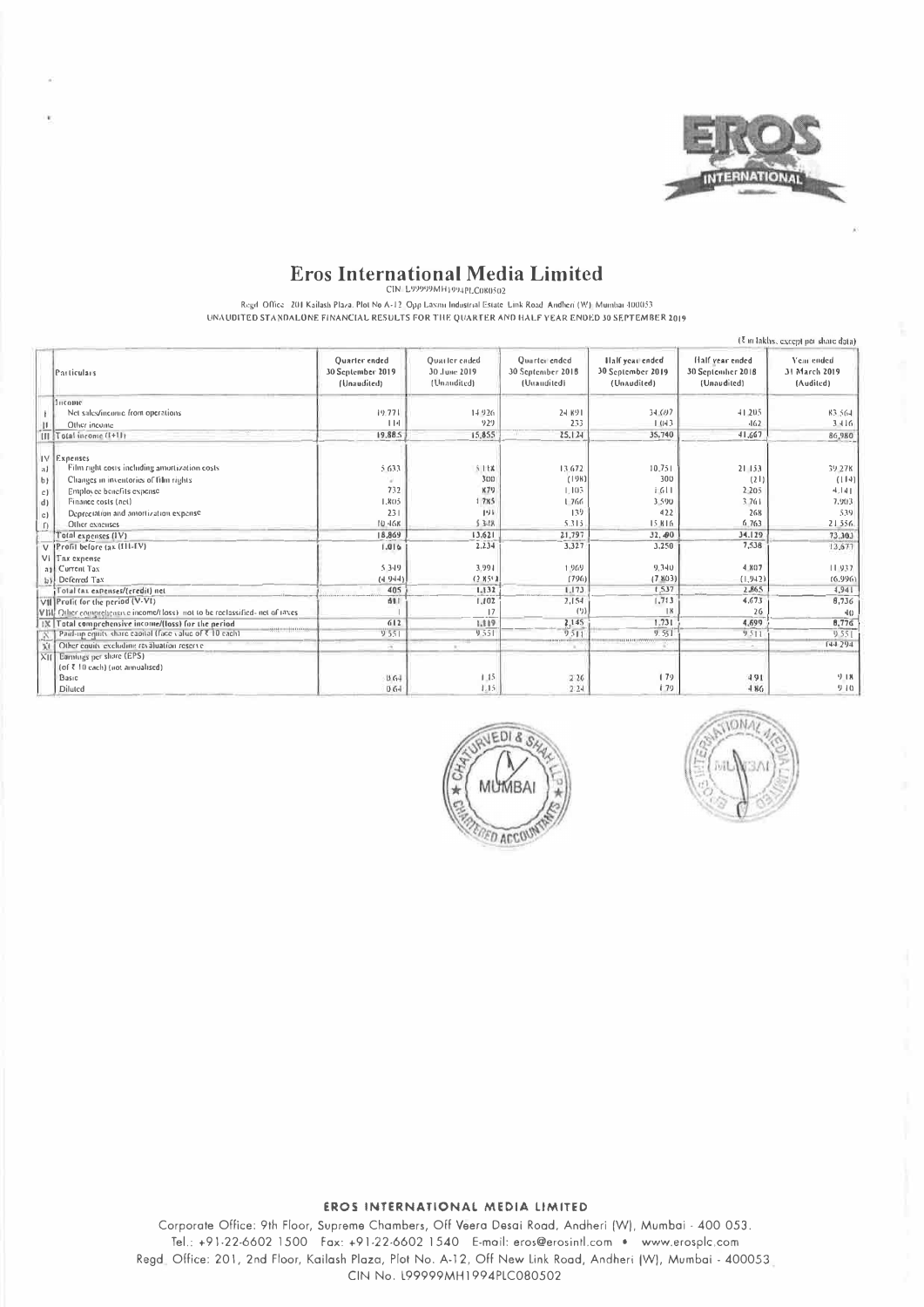

Notes:

1) The above results have been reviewed by the Audit Committee and approved by the Board of Directors at its meeting held on 11 November 2019

2 Statement of assets and liabilities (Amount In § Lakhs, unless otherwise stated)

|                                                                             | Unaudited                     | Audited          |  |
|-----------------------------------------------------------------------------|-------------------------------|------------------|--|
| Particulars                                                                 | As at                         | $As$ at          |  |
|                                                                             | 30 September 2019             | 31 March 2019    |  |
|                                                                             |                               |                  |  |
| Assets<br>Non-current assets                                                |                               |                  |  |
| Property, plant and equipment                                               |                               |                  |  |
| Intangible assets                                                           | 3.614                         | 3.499            |  |
| a) Content advances                                                         |                               |                  |  |
| b) Film rights                                                              | 149,080                       | 144.435          |  |
|                                                                             | 59.567                        | 66,974           |  |
| c) Other intangible assets                                                  | 31                            | 20               |  |
| d) Intangible assets under development                                      | 4,724                         | 3.712            |  |
| Financial assets                                                            |                               |                  |  |
| a) hivestments                                                              | 4,826                         | 4.819            |  |
| b) Loans                                                                    | 1.557                         | 1,671            |  |
| c) Restricted bank deposits                                                 | 69                            | 511              |  |
| d) Other financial assets                                                   | 617                           | 643              |  |
| Other non-current assets                                                    | 3.565                         | 4.254            |  |
| Total non-current assets                                                    | 227,650                       | 230,538          |  |
| Current assets                                                              |                               |                  |  |
| Inventories                                                                 |                               | 3(1)             |  |
| Financial assets                                                            |                               |                  |  |
| a) Trade receivables                                                        | 67.564                        | 66.595           |  |
| b) Cash and eash equivalents                                                | 125                           | 268              |  |
| c) Restricted bank deposits                                                 | 3,205                         | 5.982            |  |
| d) Loans and advances                                                       | 2.066                         | 1.481            |  |
| c) Other financial assets                                                   | 149                           | 228              |  |
| Other current assets                                                        | x7                            | 243              |  |
| Total current assets                                                        | 73,196                        | 75.098           |  |
| <b>Total assets</b>                                                         | $31-8,001$ .                  | 305.636          |  |
| Equity and Liabilities<br>Equity<br>Equity share capital<br>Other counts    | 9.551<br>146.143              | 9.551<br>144.294 |  |
| <b>Total equity</b>                                                         | 155.694                       | 153.845          |  |
| Liabilities                                                                 |                               |                  |  |
| Non-current liabilities                                                     |                               |                  |  |
| <b>Financial liabilities</b>                                                |                               |                  |  |
| a) Borrowings                                                               | 5.577                         | 8,698            |  |
| b) Trade payables                                                           |                               |                  |  |
| il Total outstanding dairs of micro and small enterprises                   | $\mathcal{H}_{\mathcal{F}}$ . |                  |  |
| ii) Total mitstanding dues of creditors other than micro and small ent      | $\left  \cdot \right $        | 108              |  |
| c) Other futuotral habilities.                                              | 72                            | 25               |  |
| Employee benefit obligations                                                | 422                           | 378              |  |
| Deferred tax liabilities                                                    | 10.965                        | 18.758           |  |
| Other non-current liabilities                                               | 9.715                         | 19,050           |  |
| Total non-current liabilities                                               | 26.R62                        | 38.017           |  |
| <b>Current liabilitics</b>                                                  |                               |                  |  |
| Financial liabilities                                                       |                               |                  |  |
| a) Borrowings                                                               | 45.753                        | 46,796           |  |
| b) Acceptances                                                              | 1.4(1)                        | 5.796            |  |
| c) Trade pavables                                                           |                               |                  |  |
| i) Total outstanding dues of micro and small enterprises                    |                               |                  |  |
| ii) Total quistanding dues of creditors other than micro and small enterpi- | w.<br>28.532                  | ×.<br>19,429     |  |
| d) Other financial habilities.                                              | 7.971                         | 7.293            |  |
| Employee benefit obligations                                                | 305                           | 359              |  |
| Current tax liabilities                                                     | 19,872                        | 11.235           |  |
| Other current liabilities                                                   | 14.457                        | 22.866           |  |
| Total current liabilities                                                   | 118.290                       | 113.774          |  |
| <b>Total liabilities</b>                                                    | 145,152                       | 151,791          |  |
| Total equity and liabilities                                                | 100,846                       | 305,636          |  |





### EROS INTERNATIONAL MEDIA LIMITED

Corporate Office: 9th Floor, Supreme Chambers, Off Veera Desai Road, Andheri (W), Mumbai - 400 053 Tel.: +91-22-6602 1500 Fox: +91-22-6602 1540 E-mail: eros@erosintl.com • www.erosplc.com Regd. Office: 201, 2nd Floor, Kailash Plaza, Plot No. A-12, Off New Link Road, Andheri (W), Mumbai - 400053' CIN No. 199999MH1994P1C080502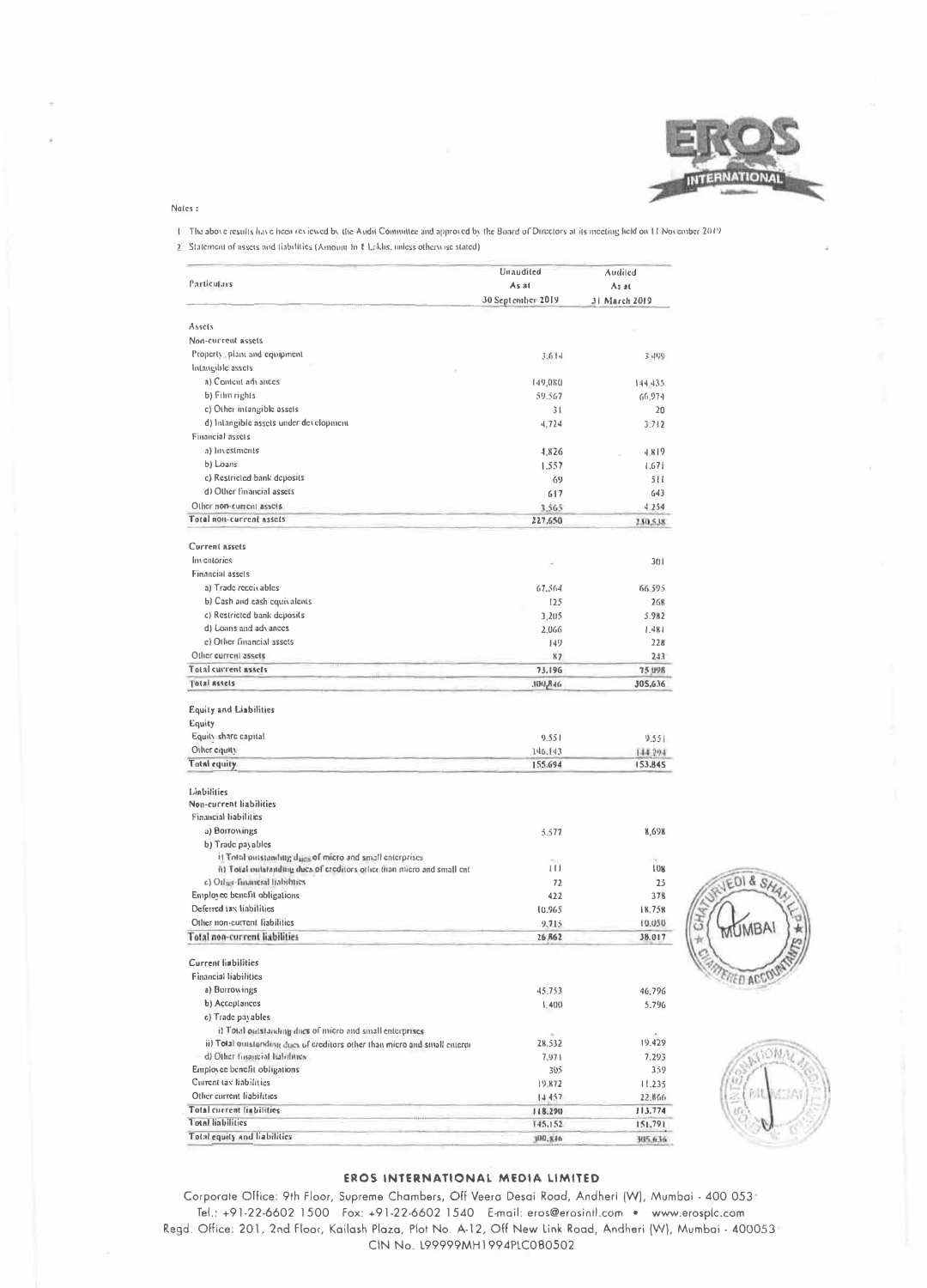

| <b>Statement of Cash Flow</b>                                          | {Amonat In ₹ Latchs)       |                                                |  |  |
|------------------------------------------------------------------------|----------------------------|------------------------------------------------|--|--|
|                                                                        | Unaudited                  | Audited<br>For the year ended<br>31 March 2019 |  |  |
| Particulars                                                            | For the half year<br>ended |                                                |  |  |
|                                                                        | 30 September 2019          |                                                |  |  |
| Cash flow from operating activities                                    |                            |                                                |  |  |
| Profit before tax                                                      | 3.250                      | 13,677                                         |  |  |
| Non-cash adjustments to reconcile Profit before tax to net cash flows. |                            |                                                |  |  |
| Depreciation and Other Amortization                                    | 422                        | 539                                            |  |  |
| Amortization of film rights                                            | 7.605                      | 24.473                                         |  |  |
| Trade receivables written off                                          | $\vert \vert$              | 1.917                                          |  |  |
| Sundry balances written back                                           | (7)                        | (45)                                           |  |  |
| Content advances written off                                           | ×.                         | 2.226                                          |  |  |
| Provision for doubtful advances and written off                        | 2.513                      | 1.687                                          |  |  |
| Advances and deposits written off                                      | V.                         | <b>29K</b>                                     |  |  |
| Provision for doubtful trade reacivables                               | 12.075                     | 7.943                                          |  |  |
| Finance costs                                                          | 3.767                      | 8.237                                          |  |  |
| Interest income                                                        | (24B)                      | (334)                                          |  |  |
| Gratuity                                                               | 56                         | 117                                            |  |  |
| (Gain) on sale of tangible assets (net)                                | $\alpha$                   | (1)                                            |  |  |
| Impairment loss on Investment                                          | ÷.                         | 722                                            |  |  |
| Expense on employee stock option scheme                                | 111                        | 761                                            |  |  |
| Unrealised foreign exchange gain                                       | (28)                       | (K   4)                                        |  |  |
| Operating profit before working capital changes                        | 29,526                     | 61.403                                         |  |  |
| Movements in working capital:                                          |                            |                                                |  |  |
| Increase/(Decrease) in current liabilities                             | (K, 744)                   | 18.228                                         |  |  |
| Increase/(Decrease) in other financial liabilities                     | 121                        | 946                                            |  |  |
| Increase in trade pavables                                             | 1.040                      | (619)                                          |  |  |
| Increase in employee benefit obligations                               | (37)                       | 44                                             |  |  |
| Decrease in inventories                                                |                            | $\eta$                                         |  |  |
| (Increase)/Decrease in trade receivables                               | (13.054)                   | (32, 413)                                      |  |  |
| Decrease in other current assets                                       | 156                        | (188)                                          |  |  |
| (Increase)/Decrease in other non- current assets                       | 689                        | (1.303)                                        |  |  |
| (Increase)/Decrease in short-term loans and advances                   | (470)                      | 1,475                                          |  |  |
| Decrease in other financial assets                                     | (26)                       | (28)                                           |  |  |
| Cash generated from operations                                         | 9,201                      | 47,554                                         |  |  |
| Taxes paid (net)                                                       | $(1.5$ HB)                 | (4,750)                                        |  |  |
| Net cash generated from operating activities (A)                       | 7.613                      | 42,804                                         |  |  |
| Cash flow from investing activities                                    |                            |                                                |  |  |
| Purchase of tangible assets and other intangible assets                | (64)                       | (117)                                          |  |  |
| Purchase of intangible film rights and related content                 | 194                        | (24.213)                                       |  |  |
| Deposits with banks (net)                                              | 3 2 2 0                    | (2,001)                                        |  |  |
| Proceeds from sale of fixed assets                                     | ı                          | $\mathbf{I}$                                   |  |  |
| Interest income                                                        | 327                        | 40 1                                           |  |  |
| Net cash used in investing activities (B)                              | 3.678                      | (25,929)                                       |  |  |
| Cash flows from financing activities                                   |                            |                                                |  |  |
| Proceeds from issue of equity shares (net)                             | ÷                          | 54                                             |  |  |
| Repayment of long-term borrowings                                      | (2.865)                    | (X, 56)                                        |  |  |
| Change in short-term borrowings                                        | (5,912)                    | (1,249)                                        |  |  |
| Finance charges (net)                                                  | (2,657)                    | (7, 235)                                       |  |  |
| Net cash flow from / (used ) in financing activities (C)               | (11, 434)                  | (16,991)                                       |  |  |
| Net decrease in cash and cash equivalents $(A + B + C)$                | (143)                      | (116)                                          |  |  |
| Cash and cash equivalents at the beginning of the period               | 268                        | 384                                            |  |  |
| Cash and cash equivalents at the end of the period                     | 125                        | 268                                            |  |  |



# **JONA** ML 70.A

### EROS INTERNATIONAL MEDIA LIMITED

Corporate Office: 9th Floor, Supreme Chambers, Off Veera Desai Road, Andheri (W), Mumbai - 400 053, Tel.: +91-22-6602 1500 Fax: +91-22-6602 1540 E-mail: eros@erosintl.com . www.erosplc.com Regd. Office: 201, 2nd Floor, Kailash Plaza, Plot No. A-12, Off New Link Road, Andheri (W), Mumbai - 400053 CIN No. 199999MH1994PLC080502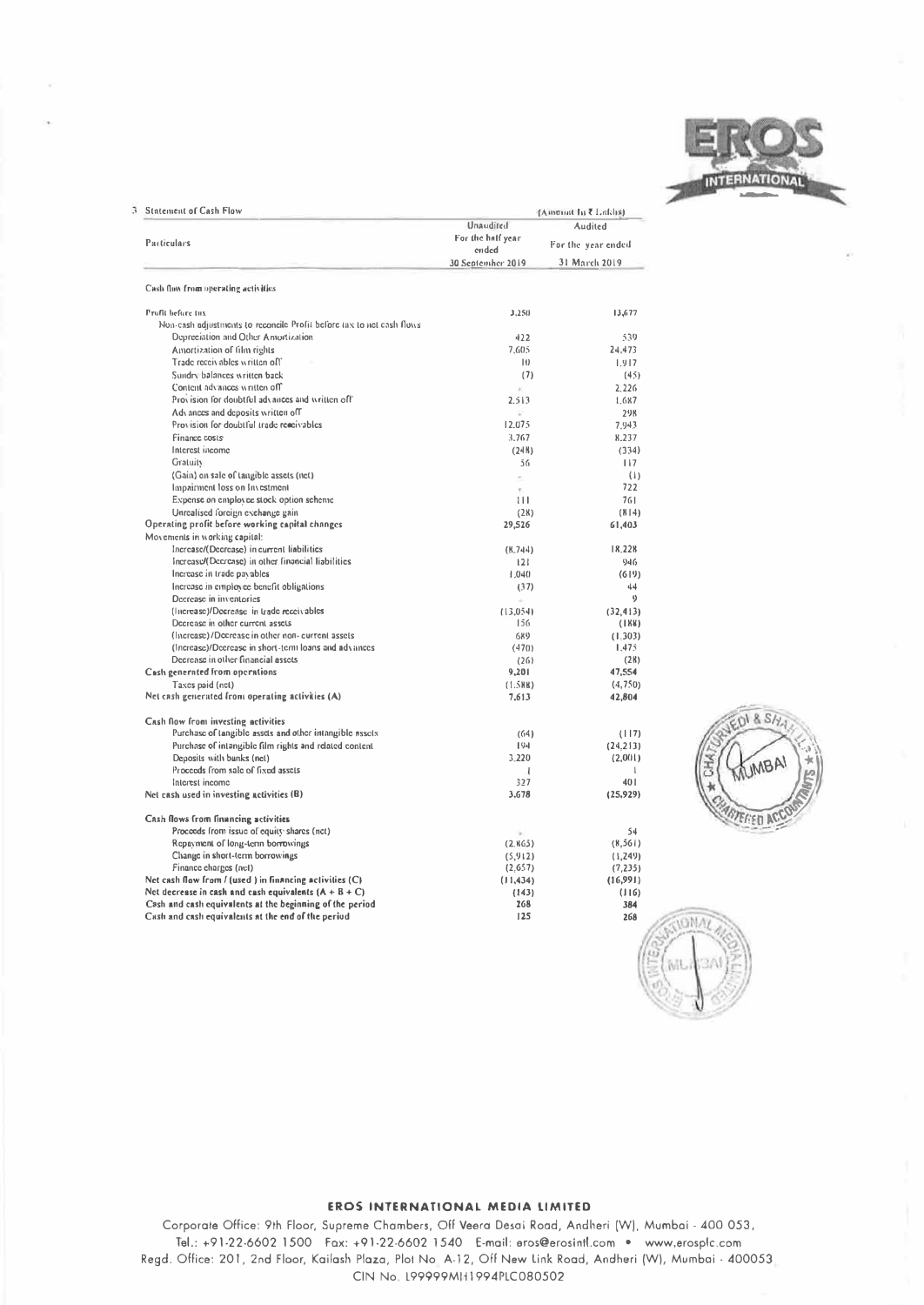

- a The Company operates on a single reportable segment which is co-production, acquisition and distribution of Indian language films in multiple formats, being governed by similar risks and returns, forming the primary busi segment. Accordingly, no segment information has been submitted as a part of the quarterly financial results presented
- 5. The Company meets us day to day working capital requirements and funds its my estment on content and film rights through cash generated from operations and by way of borrowings from banks and others. The credit rating o Company's borrowing facilities outstanding as an 30 September 2019 X 48 983 lakis (undrawn amount X 129 lakis), were dewngraded to default which continues as of date. As on September 30, 2019. Company's borrowings falling due within next 12 months aggregates to ₹5.436 fakhs and eaptial commitatent payable over a period of five years for upcaning and origiong projects aggregates to ₹ 171.590 fakhs. The Company's forecasts and projections, ta account of reasonably possible changes in trading performance (and available mitigating actions), shows that the Company will be able to operate within the expected limits of the facilities available as of September 30, 20 near future. Further, Company's net worth is positive and have generated positive operating eash flow for the half year ended September 30, 2019. Company has content advance balance of 14,9,079 lakhs and is expecting it to materialised gradually into film rights in near future, which along with improved collections from customers will generate intental accruals and liquidity. For this reason. Management continues to adopt the group concern b preparing these financial statements, which contemplates realisation of assets and settlement of liabilities in the nontral course of husiness.
- 6 The Company has accounts receivables balance of ₹ 675.63 lakhs as at September 30, 2019 of which ₹ 42.27% lakhs are overdue (net of expected credit loss provision of ₹ 20.436 lakhs) These dues were confirmed by the respe parties as at March 31, 2019. Company creates expected credit loss provision on trade receivable based on the guidance provided under Ind AS 109. Management believes provision created in books are appropriate and does not any additional oray (sion). Further, it believes receivable outstanding as at September 30, 2019 are fully recoverable
- 7 As at September 30, 2019, the company has content advance balance of ₹ 149.079 lakits (net of provision of ₹ 4.200 lakits) given to various producers/film houses. There is substantial delay in completion of the projects. company is expecting a capital commitment of ₹ 171,590 lakhs payable over a period of five years for the upcoming and ougoing projects to materialise such content advance into film rights that will be available for exploit Management believes that it will be complete the projects with the exiting borrowing facilities and internal accruals and hence does not require any additional provision
- 8. The Company's financial results for any period fluctuate due to film release schedules which take into account holidays and festivals in India and elsewhere, competitor film releases and sporting events
- 9 The Company has adopted Ind As -116 "Lease" effective reporting period beginning from 1 April 2019, using the modified prospective approach. The adoption of this standard does not have any material impact on the financia of the Company
- 10 Figures for the previous periods have been re-grouped/re-classified to confirm to the figures of the current periods

Place Mumbai Date II November 2019





If of Board of Directors Avian Lalla DIN 00243191 **Executive Vice Chairman and Managing Director** 

#### EROS INTERNATIONAL MEDIA LIMITED

Corporate Office: 9th Floor, Supreme Chambers, Off Veera Desai Road, Andheri (W), Mumbai - 400 053 Tel.: +91-22-6602 1500 Fax: +91-22-6602 1540 E-mail: eros@erosintl.com · www.erosplc.com Regd. Office: 201, 2nd Floor, Kailash Plaza, Plot No. A-12, Off New Link Road, Andheri [W), Mumbai - 400053 CIN No. 199999MH1994PLC080502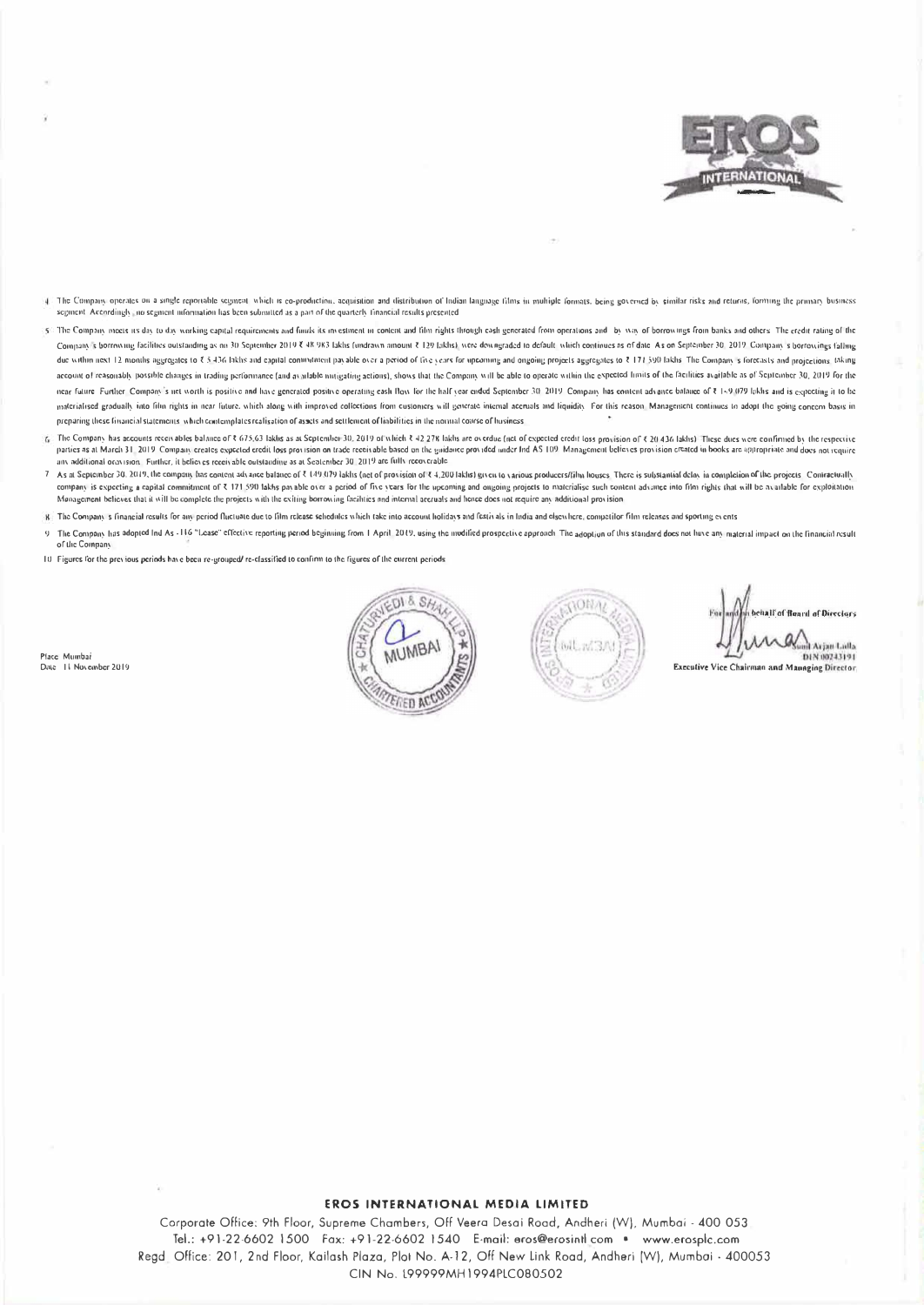**Independent Auditor's Review Report on the Quarterly and Year to Date Unaudited Standalone Financial Results of the Company pursuant to Regulation 33 of the SEBI (Listing Obligations and Disclosure Requirements) Regulations, 2015, as amended** 

**CHATURVEDI &** 

Chartered Accountants

ш m

斷 m

**Review Report to The Board of Directors of Eros International Media Limited** 

- 1. We have reviewed the accompanying Statement of unaudited standalone financial results of **Eros International Media Limited** ("the Company") for the quarter ended September 30, 2019 and year to date from April 01, 2019 to September 30, 2019 ("the Statement") attached herewith, being submitted by the Company pursuant to the requirement of Regulation 33 of the SEBI (Listing Obligations and Disclosure Requirements) Regulations, 2015, as amended ('the Regulation').
- 2. This Statement, which is the responsibility of Company's Management and approved by the Board of Directors, has been prepared in accordance with the recognition and measurement principles laid down in Indian Accounting Standard 34, (Ind AS 34) "Interim Financial Reporting", prescribed under Section 133 of the Companies Act, 2013, as amended, read with relevant rules issued thereunder and other accounting principles generally accepted in India. Our responsibility is to express a conclusion on the Statement based on our review.
- 3. We conducted our review in accordance with the Standard on Review Engagements (SRE) 2410, 'Review of Interim Financial Information Performed by the Independent Auditor of the Entity', issued by the Institute of Chartered Accountants of India. This Standard requires that we plan and perform the review to obtain moderate assurance as to whether the Statement is free of material misstatement, A review of interim financial information consists of making inquiries, primarily of the persons responsible of financial and accounting matters, and applying analytical and other review procedures. A review is substantially less in scope than an audit conducted in accordance with the Standards on Auditing and consequently does not enable us to obtain assurance that we would become aware of all significant matters that might be identified in an audit. Accordingly, we do not express an audit opinion.
- 4. We draw attention to Note 6 of the financial results regarding the overdue trade receivables. In view of significant delays in collections, we are unable to comment on the recoverability of the overdue trade receivable of  $*$  42,278 Lakhs and it's consequential impact on the profit for the period,

**Head Office:** 714-715, Tulsiani Chambers, 212, Nariman Point, Mumbai - 400 021, India. Tel.: +91 22 3021 8500 • Fax :+91 22 3021 8595 **Other Offices:** 44 - 46, "C" Wing, Mittal Court, Nariman Point, Mumbai - 400 021, India. Tel.: +91 22 4510 9700 • Fax: +91 22 45109722 URL : www.cas.ind.in

The Country of the Country  $\mathbf{I} \cup \mathbf{I}$ 

**MUMBAI**